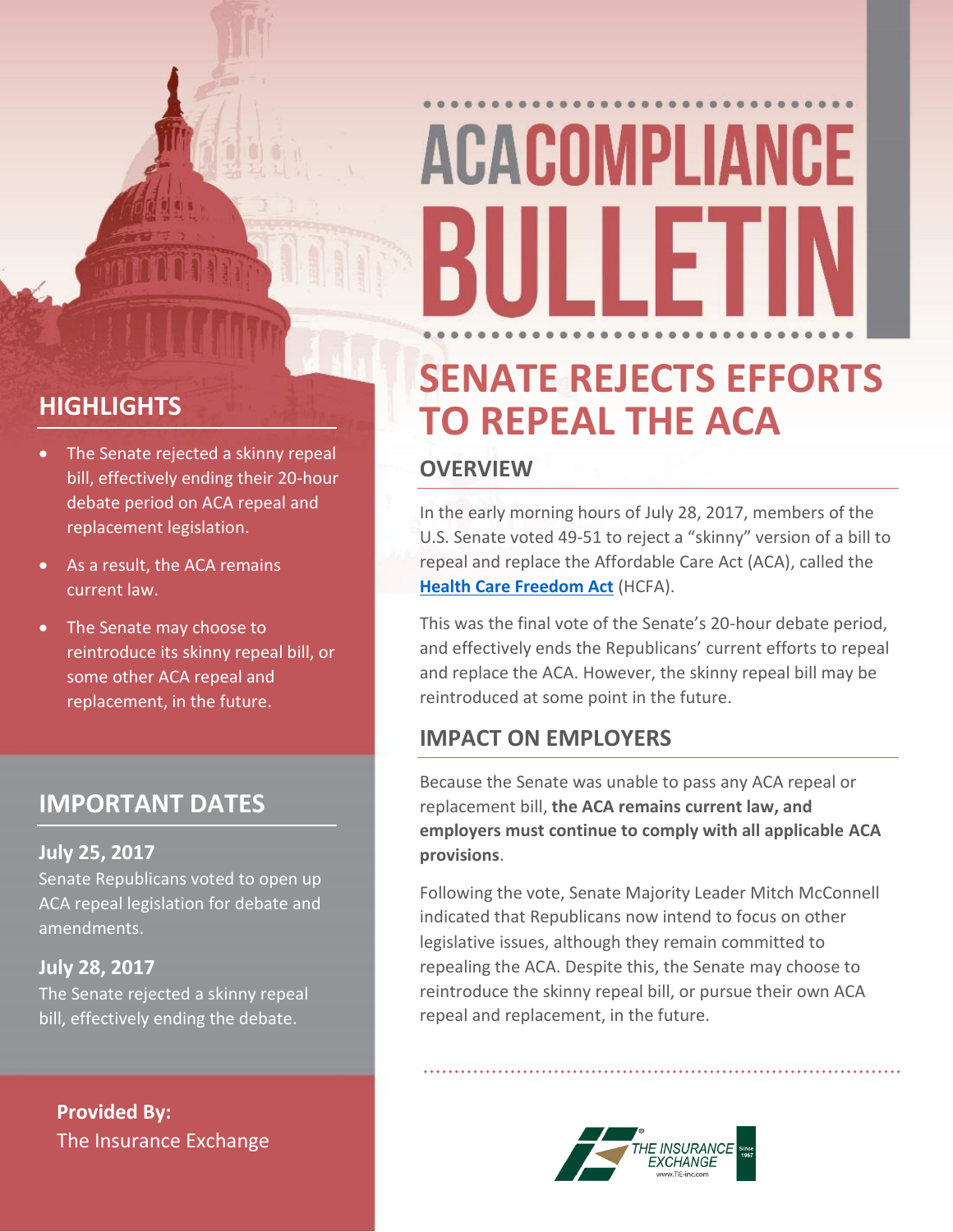## **ACACOMPLIANCE BULLETIN**

#### **Legislative Process**

Currently, Republicans in both the Senate and the U.S. House of Representatives have been using the budget reconciliation process in their efforts to repeal and replace the ACA. This means that the proposed bills can only address ACA provisions that directly relate to budgetary issues—specifically, federal spending and taxation. **As a result, these proposals cannot fully repeal the ACA**. Budget reconciliation legislation can be passed by both houses with a simple majority vote. However, a full repeal of the ACA must be introduced as a separate bill that would require 60 votes in the Senate to pass.

On May 4, 2017, the House voted 217-213 to pass the [American Health Care Act](https://www.gpo.gov/fdsys/pkg/BILLS-115hr1628rh/pdf/BILLS-115hr1628rh.pdf) (AHCA), which is its proposal to repeal and replace the ACA. As a result, the AHCA moved on to the Senate for consideration. In response, the Senate originally drafted the [Better Care Reconciliation Act](https://www.budget.senate.gov/imo/media/doc/SENATEHEALTHCARE.pdf) (BCRA) as its own ACA repeal and replacement bill, followed by [amendments to](https://www.budget.senate.gov/imo/media/doc/BetterCareJuly13.2017.pdf) the BCRA on July 13, 2017. However, on July 18, 2017, Senate Republicans abandoned the BCRA due to a lack of votes.

Then, on July 25, 2017, the Senate voted 50-50 to open up the AHCA for debate and amendments, with Vice President Mike Pence casting the tie-breaking vote in favor of the measure. As a result of the vote, the Senate began a 20-hour debate period, where amendments would be introduced and voted on in succession. The HCFA was the last amendment that was introduced during the 20-hour debate period.

#### **Overview of the Health Care Freedom Act**

Introduced by Senator McConnell, the HCFA is a skinny bill to repeal the ACA. After it was introduced, Senate Democrats moved to commit the bill to the Senate committee on Health, Education, Labor and Pensions (HELP committee), but that motion failed on a 48-52 vote.

Similar to the AHCA and the BCRA, the HCFA would **repeal the ACA's individual and employer mandate penalties**, effective Dec. 31, 2015. However, the employer mandate repeal would only be effective through 2024. In addition, the ACA's reporting requirements under Sections 6055 and 6056 would remain intact.

The HCFA would also:

Extend the moratorium on the medical devices excise tax (from Dec. 31, 2017, to Dec. 31, 2020). However, unlike the AHCA and the BCRA, it would not affect any other ACA taxes;

- $\blacklozenge$  Increase the contribution limit for health savings accounts (HSAs) up to the maximum out-of-pocket limits allowed by law for high deductible health plans (at least \$6,650 for self-only coverage and \$13,300 for family coverage) for 2018 through 2020; and
- $\blacktriangledown$  Amend the ACA's existing Section 1332 State Innovation Waivers to add \$2 billion in funding for states that submit and implement state innovation waivers, add stricter requirements for the Department of Health and Human Services in approving waivers, and extend waivers to eight years (instead of five), with unlimited renewals.

This ACA Compliance Bulletin is not intended to be exhaustive nor should any discussion or opinions be construed as legal  $2$ advice. Readers should contact legal counsel for legal advice.